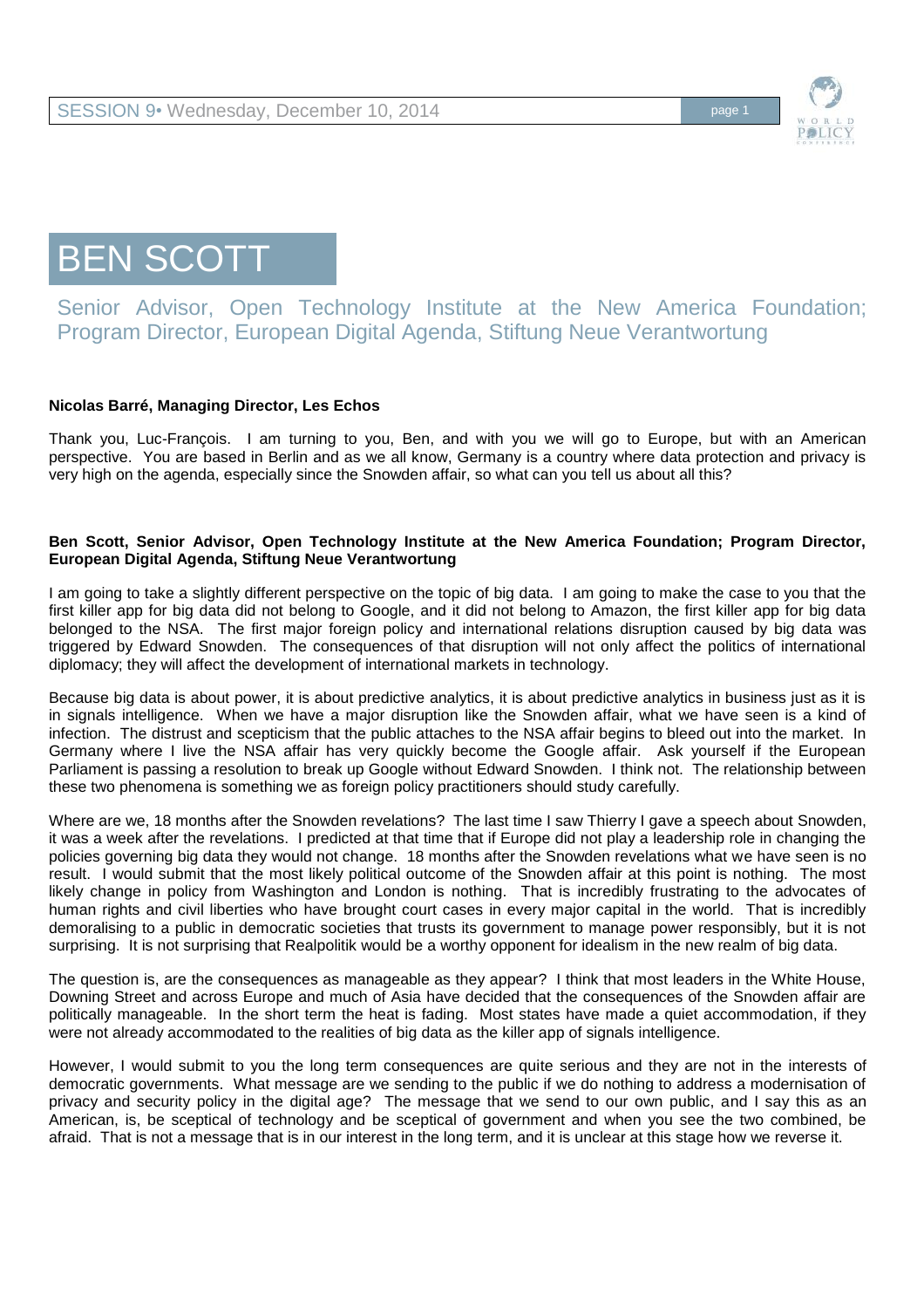

What message are we sending internationally? I would submit to you that it is a worse message, and one with even more significant consequences. That message is that Western governments do not stand by their principles, yet another example of us not practicing what we preach. How will we justify our interventions in the world order as matters of principle and value if we allow our own moral compass to be relativised? The long term consequences of these changes are significant, and yet the public impact of the Snowden affair when it comes to consumer markets appears to be negligible.

As you have just heard from my two esteemed colleagues, there is a booming market for big data. You are all still carrying your mobile phones despite the fact that you know that they are beeping, blinking tracking devices. You are all still using personal communications over digital networks. Many of you, or at least your children, are documenting their lives on social networks. You are all buying things on the Internet. Few of you, I would wager, are bothering to use end to end encryption. Why is that? It is a vexing paradox. It suggests that we are not as mad about the Snowden affair as we say we are, but I think that is misleading. I think that is misleading because I think we do not give consumers enough credit. Think for a moment why it is that people do not change their behaviour. I can think of three reasons. Reason number one, 'I do not know. I have not read about the NSA and I do not understand how the Internet works and I do not see that the technology that I am using leaves a trackable record of everything I do'. Reason number two, 'I know, but I do not care'. These are the people who have decided the culture of exhibition on the Internet is something to be celebrated. Or those who believe that because they personally have nothing to hide at the moment, they are willing to trade liberty for security. Reason number three, 'I know what they are doing, I care, but what can I do about it?'

The Pew Internet Research Centre recently did a poll of Americans and asked questions that give us some insights as to where people fall on this scale. They report that 5% of Americans have not heard of the Snowden affair. I do not know what cave they have been living in. They also report that 91% of Americans believe they have lost control of the data they post on the Internet. A further 80% believe it is troubling that government monitors their communications. Therefore, I suggest that this means most people fit into category number three: 'I know what is happening, I do not like it, but what can I do about this? I cannot rip technology out of my life; it has become too far integrated. However, neither do I trust that government is going to protect my privacy and so I am in a paradox and so I continue on a day to day basis because I see no better options'. I call this normative cynicism.

Think about the shift in public perceptions of the Internet that has taken us to normative cynicism. Think about where we were just three years ago with the Arab Spring. The papers were full of headlines about Twitter revolutions. Now these were exaggerated and largely untrue, but nonetheless there was a deeply held conviction that the Internet was a liberatory technology, a decentralised communications infrastructure that lowered the barriers to entry to markets of commerce and ideas. Now think about where we are - normative cynicism. We have in three years shifted from a liberatory technology to a perception that the Internet is a technology of social control and political manipulation. This is a Hobbesian view of the Internet. Three years from liberatory Twitter revolutions to normative cynicism.

This is bad for three reasons. One, over the long term it means the loss of faith in the principles of democratic government at home and abroad. If we do nothing to restore legitimacy in the way power operates online, we will live to regret it. Two, it means a loss of faith in technology. While I do not mean you are going to throw your mobile phone in the trash can when you finished hearing my speech, I mean you are going to be hesitant or more hesitant to adopt the next generation of technologies. It will slow the pace of innovation, something that is in none of our interests. More importantly, perhaps, it will interfere with what I call the banality of the technology revolution. The power of the Internet as a soft power asset in the world is not the Twitter revolution, or the creation of the European Google. The power of the Internet in the world is the cumulative effect of day to day access to information and communication networks and markets for billions of people. Slowing that technological development is something we should do very cautiously.

What can be done? What we have to do is to restore trust. We have to convince people that the Internet offers more benefits than risks. Not just today, but tomorrow and in 15 years and to do that we need to establish legitimacy at least for democratic governments and their conduct online. It is not that people want to remove power from the Internet altogether; that would be neither wise nor desirable. People want to know that power is being applied on the Internet in a legitimate way. That there are rules controlling what can be done and what cannot be done and there is some transparency in how those rules are applied. This is a modernisation of privacy and security policy which I believe